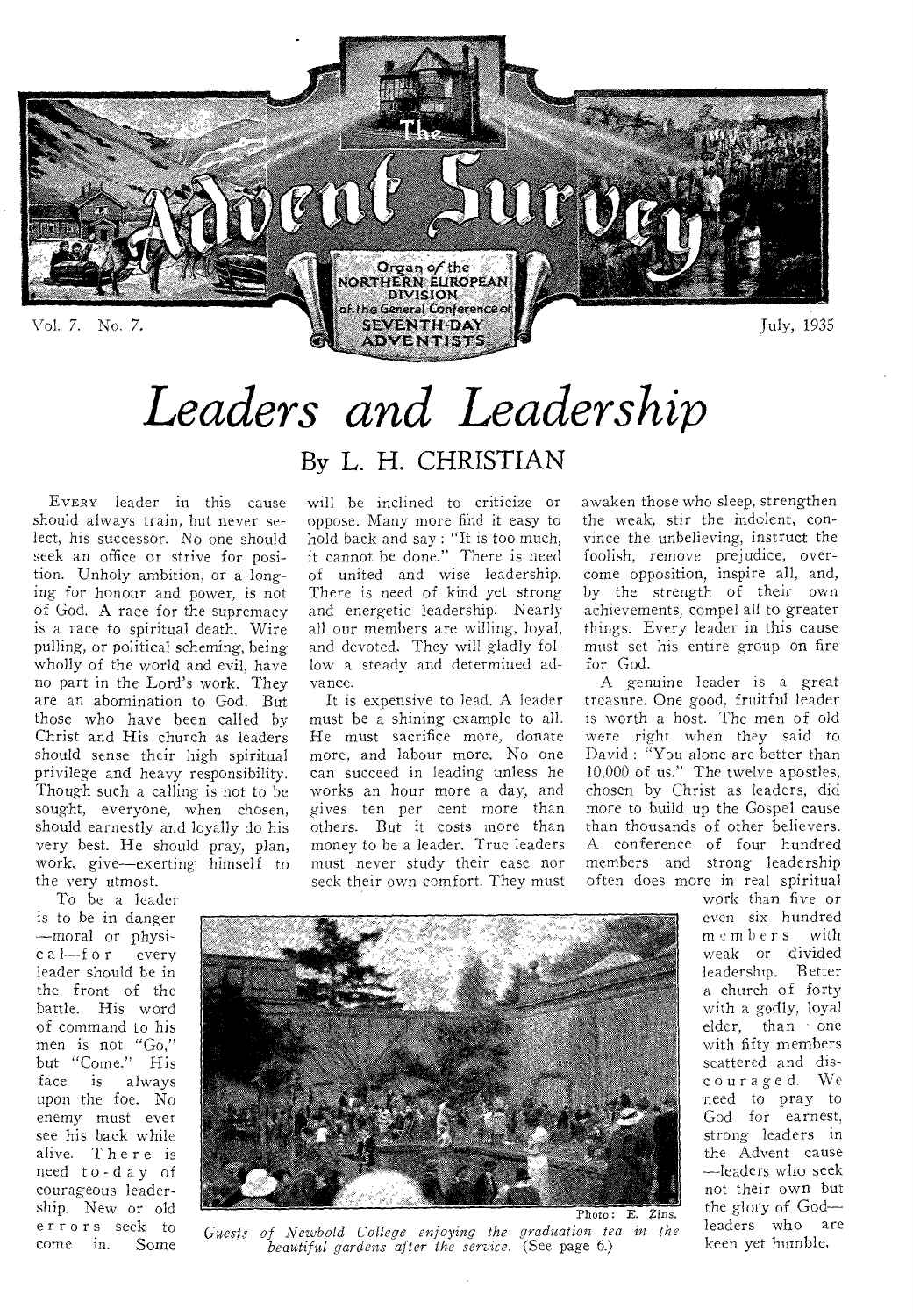The measure of a leader is his record during times of crisis. The skill of a captain is seen in a storm. When friends applaud and times are good, it is easy to lead. But in the dark days, when many desert and multitudes lose heart and opposition is strong, then is made known the mettle and measure of a leader in charge. In Christian service a leader grows strong through prayer. We are to-day in a year of testing. Our

mission funds are low, though the mission calls multiply. We think of the Harvest Ingathering now right upon us—how much it needs well-planned, godly, and determined leadership ! And we think, too, of every phase of the cause of God. How much it means that every leader is loyal, courageous, and truly converted, and that the younger, especially, grow into mighty men for God !

### *The Icelandic Conference*

#### BY L. MIJDERSPACH

USUALLY the Icelandic Conference has its annual meeting the last part of September—a rough and cold month up there in the far north, but this year it was decided in the Union to change the time to May, and it proved to be a better time. The winter fishing is ended, and there is a little time before the people go ahead with other kinds of work; in this interval it is practicable to have the annual conference.

On my way up to Iceland I stopped a short time at the Faroe Islands, that belong to Denmark, but form part of the Icelandic Conference. A brother there has given us a nice little lot in the centre of Thorshavn, the biggest town on the islands, and our believers, of whom we have fortyfour, hoped to be able to build a little chapel on that lot. They had saved some money and expected to receive a further sum from the Division and the Union, which was being kept in store in Reykjavik. But to my great sorrow, and the Set greater sorrow of our brethren oh the Faroes, it was impossible to persuade the Icelandic Valuta office to let us take this money out from Iceland. It was absolutely impossible to find a way to release the money. Therefore we have to give up that plan for a while.

My next stop was on the Westmann Island that belongs to Iceland. There we find a church school with seventy-five pupils. The people on that island like to send their children to our school, and if we had better provision we could have a much larger school. Our two teachers there are leaders of a good Missionary Volunteer Society, and in the winter time they hold public efforts, when the meeting hall (we have a nice little chapel there) is filled at every meeting. The young people take part in the meetings. We expect a harvest of souls as a result of these efforts.

From May 15th to 19th we had our conference session in Reykjavik, where we have a good church building and also treatment rooms. One hundred to 150 members were present and our good Lord visited us with His good Spirit. The people were hungering for the Bread of Life, and with

the greatest interest they listened to the messages we had for them. The main subject was the word of the apostle Paul, "Alive unto God," and the prayer and testimony meetings showed that the desire of the people really was to live unto God and, by walking with Him here, be prepared to live with Him in eternity.

Brother Frenning is the leader of the little conference, and he works busily to save souls. During the winter he has had an effort in Reykjavik, and on the Sabbath of the conference he baptized seven persons, expecting some more later on. We have a very few workers, some of them colporteurs who this summer are going to sell *The Great Controversy.* They all are of good courage, resolved to do their very best to bring souls to Christ, and make the year 1935 the best year they have ever had in Iceland.

When we think of the small population on Iceland (about 100,000) and know that our membership in that conference is 366, we have good reason to be thankful to God. It means that we have one Adventist for each 280 persons. Not many conferences have reached so good a result. Our hope is that God may help our believers to stand faithful till the last, working hard to lead yet more people to accept the present truth and rejoice in the blessed hope.

### *Brethren in Uganda*

#### BY W. T. BARTLETT

OuR work in Uganda is gathering out some valuable additions to our ranks. It is a real pleasure and satisfaction to become acquainted with them. They will do good service in the cause.

I met the brother who had been a worker for the C.M.S., but who, when he taught his church to keep the Sabbath, was promptly relieved of his position. Brother Anderson has told us how he suddenly found himself without home or farm. He has a home now, but before he built that he put up a structure in which he could gather those who listened to his teaching. He has done good work and the Committee is now sending him into a larger field.

In the Eastern Province, where Brother Rye Anderson has built a mission station, I saw a man and his wife baptized. In his zeal he had already built a place on his farm to serve as a church or school, and after the baptism we held a service there, well attended by his neighbours. The local chief, a Roman Catholic, wanted to know what the new building was for, and learning of its intended use, ordered it to be torn down. The work still went on, however, and the angry chief threatened to burn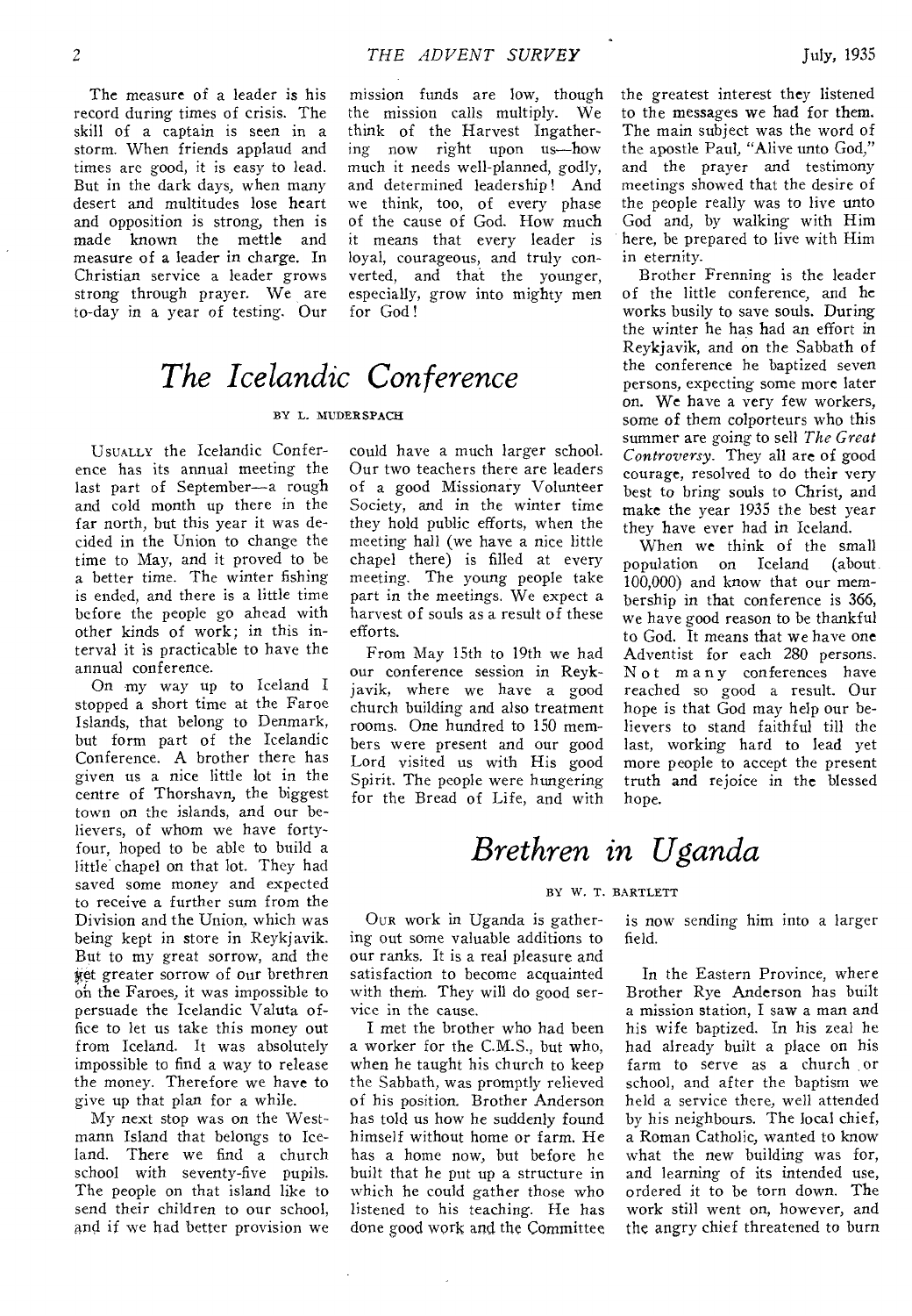it down himself. But the building was completed, and we expect to see a company of witnesses raised up there.

My talks in the Eastern Province were translated by a man who is the court interpreter. He is interested in the truth, and did well, but occasionally I led him into deep waters where he lost his footing. It was not so in the Kampala district. There Ashe, who is now employed by the mission, was never at a loss. It was a joyful experience for me; he said it was for him, and the congregations seemed to enjoy it also. Ashe, who is named after a missionary in Uganda, had been a sincere Christian for years. Brother Anderson has told how he became stirred over the question of baptism, and finding no one to immerse him, went down, with a like-minded friend, into the water where they baptized each other. When the truth came to him, Ashe was in the employ of a European, earning a good wage, but in spite of the offers of the employer and the entreaties and warnings of his friends and relatives, he stepped out in faith, with no prospect of other work. When at length he was given some translation to do for the mission and earned in a month less than onesixth of his former wage, he felt he was the happiest man in Uganda.

Ashe seizes every opportunity to study. He has many of our shilling books, and when he has a minute to spare, he is thoughtfully reading one of them. When we went in the car to visit the churches, Brother Toppenberg and Brother Muderspach and I would be on the front seat. In the rear were our suitcases, bedding, food boxes, and crowded in with it all was Ashe. Whenever I glanced back at him he was deeply engrossed in a book.

I expect that Ashe will help us to win many of the best people in Uganda. Marry know and respect him. At Mityana we were invited to lunch with the local chief. We went and found that the principal of the mission school in that district had been invited to meet us. Both he and the chief spoke English well. After lunch we all gathered in the chief's sitting-room and there was an animated conversation for over an hour. His wife and sister were present, and an elderly lady also came in. I call her an "elderly lady," because she was just what we should understand by that expression in English. She was quietly but well dressed, had the bearing of an educated Christian woman, and when she took part in the conversation spoke to the point and was listened to with respect. The occasion was a revelation to me of what African Christian social life might become. I had seen nothing equal to it before, and I am more than ever convinced that if we support the work in Uganda liberally we shall win some of the best elements of Uganda life, and find them a powerful aid in doing stronger work in the more backward countries surrounding Uganda.

Our conversation was largely about the Sabbath and other points of our teaching. I learned afterward that the elderly lady was an aunt of Ashe.

There are three orders of chiefs in Uganda. The chief with whom we ate belonged to the second rank. He was a new-comer to the district. His predecessor had attended faithfully a month-long effort held in Mityana by Brother Toppenberg. The first-grade, or

Saza, chief had also attended the meetings regularly until he was hindered by sickness, and then had sent his secretary to take full notes of the sermons.

The Saza chiefs are like little kings. They are usually very wealthy, and some have fine brick houses. Many of these men have bought our large English books, and some are calling for work to be started in their areas, promising to help with the site for a building.

I rejoice to find that Brother Linde and his wife are going to Uganda to help in the evangelistic work. There seems no limit to what can be done on that line if we can provide the necessary facilities. We are developing strong native evangelists, but it greatly strengthens their efforts if a European takes a part in the campaign. In some places a European should conduct the effort. We must provide tent roofs—no walls needed —under the shade of which the people can gather. There are no buildings to serve the needs, and one must hold the meetings in the afternoon when the sun is still hot.

The climate of Uganda is not a healthy one. Our little force of Europeans has suffered from it. We owe it to our self-sacrificing missionaries to provide the facilities they need.

### *In Kenya Colony*

#### BY W. T. BARTLETT

IT was in the main a very happy experience to revisit my old field in Kenya Colony. Brother S. G. Maxwell has kept the SURVEY readers posted concerning developments in the fields recently entered. I rejoiced especially to see the work on the Coast being energetically prosecuted by Brother Raitt. I could realize some of the difficulties with which he must there contend and could appreciate the faith, courage, and resourcefulness with which he was attacking his problems.

At Karura we may hope for encouraging reports now that Brother Armstrong is back there with improved health. It was inspiring to see the school house thronged

to overflowing at the Sabbath services, with interested Kikuyi adherents, and to know that the message is already establishing itself a hundred miles away to the north. We visited the group of Wakamba converts. There difficulties oppose us, but the native leader seems equal to the occasion and I believe a strong work will be done in that region also. Brother Raitt has Wakamba natives among his followers, so we are attacking that important tribe on two flanks.

It was a pleasure to meet in Nairobi a new Sabbath-keeper among the Europeans. This man and his wife have long known the truth, but through the influence of Brethren Armstrong and Max-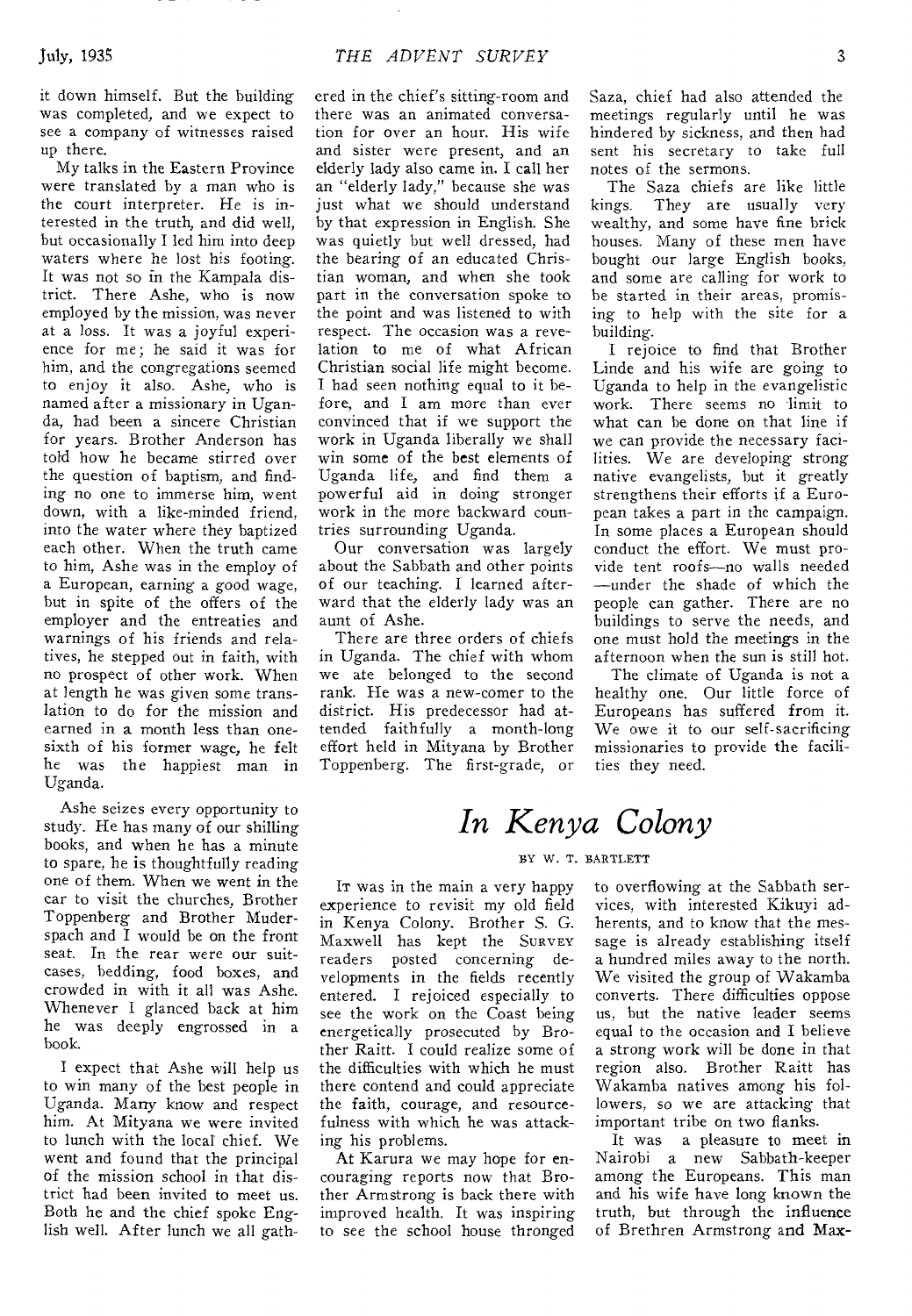well have now taken their stand. Our new brother is a well-known business man, and will be an active witness for the truth. While in Nakuru, attending the Union Committee, we held public meetings in one of the hotels. A large room was placed free at our disposal. There was a good attendance of the European residents and real interest was shown. Personal work by Brother and Sister Allen was largely responsible for the success attending this effort, and Brother Allen is now continuing the meetings. At Eldoret a church was organized with about twenty Dutch and English members. Brother Cuthbert was elected elder, and he is to conduct public services for the Europeans there and at Kitale.

The work among the Kisii people, first built up on a large scale by Brother E. A. Beavon of Birmingham, now president of one of the conferences in the Canadian Union, is being actively developed by Brother G. Lewis. It was a pleasure to visit his churches and some of his schools. The Kisii people themselves are very energetic in character, and they appreciate an energetic leader. They throw themselves heartily into evangelistic work, and I was shown many new villages built by natives who had been gathered out of heathenism by native evangelism, most of it carried on by the ordinary members. Miss Raitt had also done good work among the Kisii women. The government officials highly appreciate her work, and when one enterprising functionary proposed the establishment of a Government Girls' School for the benefit of the Kisii women, he was told that as long as Miss Raitt was carrying on such work, they purposed leaving it to her. Now that she has been transferred to the West Coast, I hope a capable successor can be found for Kisii.

The work among the Luos was suffering from the absence of Brother Thomas, as well as the sudden departure of the former superintendent. However, the Christians had quickly rallied. They had prayed much, they told me, that God would not permit their faith to be shaken, and they remembered that it was not on man but on God's Word that they had built their lives. I believe for many of them it had meant a deeper, truer faith in God. One man, who for years had laboured as an evangelist, and through ill-health had been put on sustcntation, was recently, through shortage of funds, cut a large percentage of his allowance. However, he assured me that such adversities made no difference to him. He was working for God, not for money. With a measure of returning strength he was daily visiting the villages and preaching to the people. I went out with him twice and was impressed with the spiritual power of his preaching and the way it gripped his hearers.

Another of the teachers, whose school had been closed through lack of funds, felt guided to accept a previously refused but now repeated call to become a chief of his island. I visited the island with Brother Maxwell, and we found the chief living the truth and exerting a helpful influence. He told told me how he had been led to abolish the practice of receiving bribes, which are almost universally the main source from which a chief derives his wealth. He had been reading the Book of Samuel and was impressed with the challenge made by the prophet at the end of his long career : "Of- whose hand have I received any bribe to blind mine eyes therewith?" He resolved that when the end of his career came, he would do what Samuel had done. So he prohibited the offering of bribes to himself or any of his officers or counsellors. The people could not believe or understand him. So the bribes were still offered. He made another law, that anyone offering a bribe, even as little as a sixpence, should be fined five shillings. His elders agreed, and at last the people understood that for the first time in human memory they had a chief who refused bribes. The government officials heard of it, and told the chief that the step he had taken would do more for the uplifting of his people than anything else he could do; that they had tried in vain to abolish the evil custom, but could not force reforms on an unwilling people. They hoped he would be steadfast and rule his people as a wise benefactor. So the truth is pioneering a much-needed reform in the country.

In that same island I met a member who had, in former years, taken the unusual step of sending away his second wife. This is one of the greatest sacrifices a man can make in Africa, so great that comparatively few of our converts come from those who are already entangled in polygamy. While we were conversing, this brother referred to another former polygamist who had joined the church. I said : "I thought you were the only man on the island who had sent away his plural wives : do I understand that there is another?" He replied: "There are five now. Ever since the Lord set me free, I have been doing my best to liberate others, and up to now I have won four from polygamy." I had always counted it a triumph that God had used me to free one man from polygamy on that island of stubborn people, always hard to win and hold. Now I found that a one-time victim had won four.

God's Word does not fail. It builds up characters. Africa brings many disappointments, but brings also precious trophies. Our labour is not in vain in the Lord. I am thankful that the brethren are entering so many parts of East Africa with the saving Word.

I found a general gladness when the news came that Brother Thomas would he returning to the field. From his first coming to the field the natives acquired a respect for him as a hard, energetic, and capable worker. They trust him and believe in him as their leader. Brother Matthew Murdoch and his wife were settling down to work at the Kanyadoto station. I visited them a week before my<br>departure. They were quickly They were quickly mastering the language, and getting on friendly terms with their black fellow-workers. I am confident they will build up the cause strongly.

Ix the valley of humiliation, where men depend on God to teach them and to guide their every step, there is comparative *safety.—Prophets and Kings, page 60.*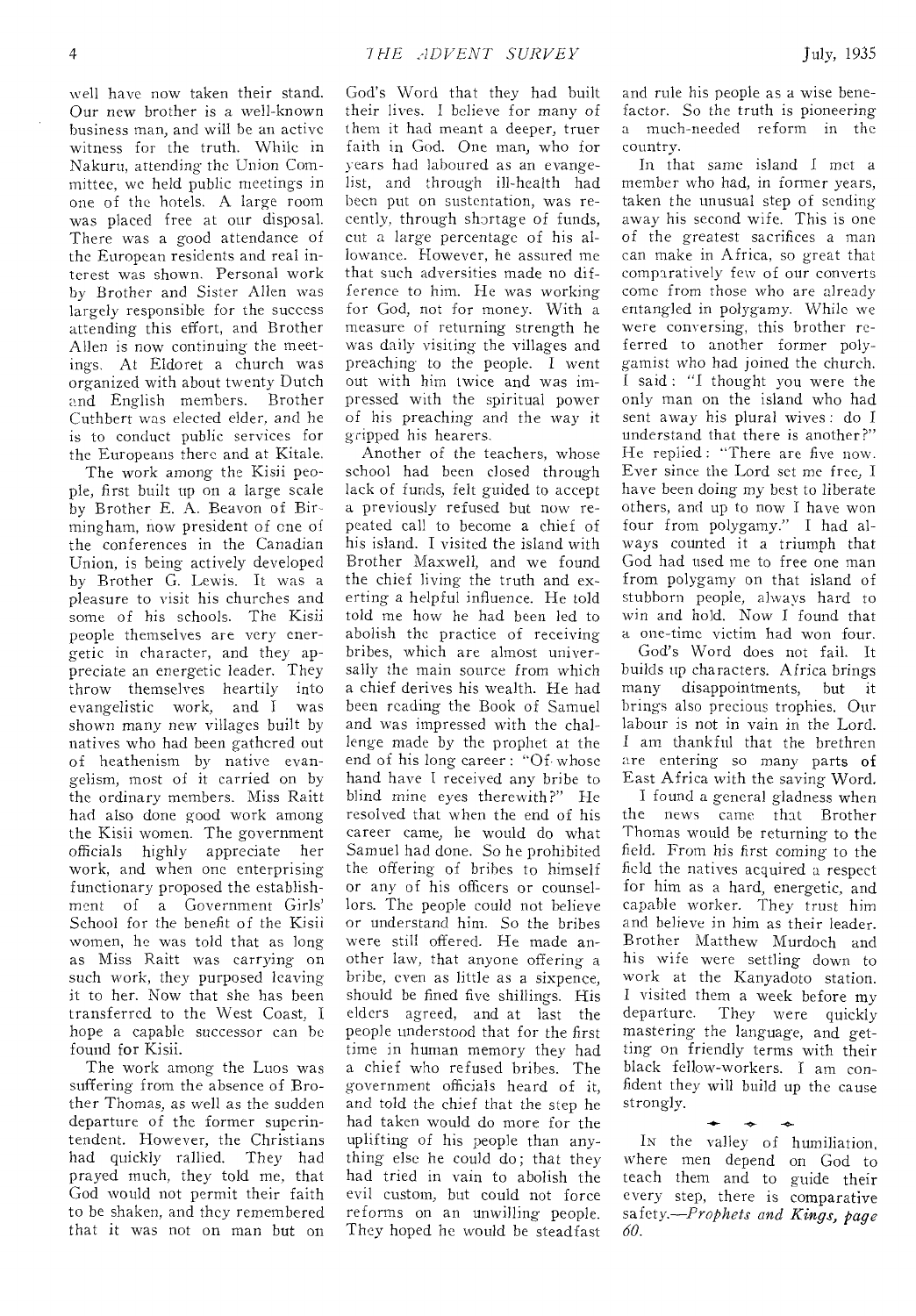

Our new dispensary on the Masai border. Erected and equipped without *any cost to the Division.* 

## *Carrying the Gospel into Masailand*

#### EY S. G. MAXWELL

MASAILAND originally occupied 500 miles and more of the Great Rift Valley and adjacent country. The warlike inhabitants, a mixture of early Nilotic and Hamitic stocks, held East Africa in a reign of terror similar to the betterknown tyranny of the Zulu tribe farther south.

Continually raiding the more peaceful Bantu tribes around them they carried fire and sword through large areas. They had an efficient military system of their own, and no young man was considered a "warrior" until he had blooded his spear.

The coming of the white man with railway and roads restricted their warlike habits. Their country was considerably reduced; much of the European farm land of to-day being where the Masai once roamed with their large herds of cattle. They are now confined to the southern section of Kenya and northern Tanganyika. The whole tribe number about 100,000, about half being in Kenya.

The men are tall, well built, with a noble carriage. They are usually seen carrying a long, heavy spear, with a double edge blade three to four feet long, and a short sword in the belt. Smearing the body with a reddish-coloured fat is fashionable. A pigtail, attached to the short, woolly hair, is an adornment for the young braves.

The young girls have good features but their limbs rapidly become encased with yards of "telegraph" wire. The neck is also wound round with ever-expanding rings of wire which sway up and down as they walk. Married women are known by wearing two disks of coiled wire over their breasts.

Their houses are flat-roofed and need continual smearing with manure during the rains. The huts are built so as to form an enclosure for the cattle and the dirt and flies are better imagined than seen.

They live largely on milk, blood, and meat. The blood is obtained by shooting a blocked arrow into one of the superficial veins of the neck. The blood is caught in bowls and drunk while still warm.

Though good looking in appear- -ance, the Masai are not a healthy

race. Venereal disease and rheumatoid arthritis are prevalent and the birth-rate indicates that the tribe is on the decrease.

- Our work in the Kisii country borders on part of the Masai Reserve. It has long been the aim of Last year we obtained permission<br>Ito send in two evangelists, but efour Christians to cross the border with the "glad tidings." But  $\sqrt[\mathbb{R}]{\rm {Masailand}}$  is a closed area, and the Government are not desirous  $\%$  of having missions work there. to send in two evangelists, but ef-G forts to secure a school have not yet been successful.

The labours of the evangelists have been blessed. Their first convert was a polygamist who on hearing the Gospel put away two of his wives. He is now acting as their interpreter, as Masai is quite a different language from Kisii. Recently visiting their work we were pleased to have an open-air meeting with some thirty present. These come for instruction during the week and on Sabbaths.

As an entering wedge we applied for permission to erect a dispensary, but this was refused. However, we have succeeded in locating this on the border at a market where the Masai continually resort. It is a two-roomed building with a house for the native dresser near by. The dispensary was erected and equipped from local funds without any cost to the Division. A dresser from the Kendu Hospital is in charge and the doctor hopes to visit it monthly. On the opening day this month (April) a large crowd came for help and Dr. Cumings took over 35/- for medicines supplied. We believe the dispensary will do much toward drawing the Masai nearer to Jesus.

The work needs your prayers. The Masai have never shown any special desire for the Gospel. The Government are not anxious for missions to work for them. The evangelists must act discreetly. But we know that some from Masailand will have a part in the coming kingdom and this encourages us to press into this new tribe with an assurance that there will be trophies to lay at the feet of Jesus. Remember the work in Masailand.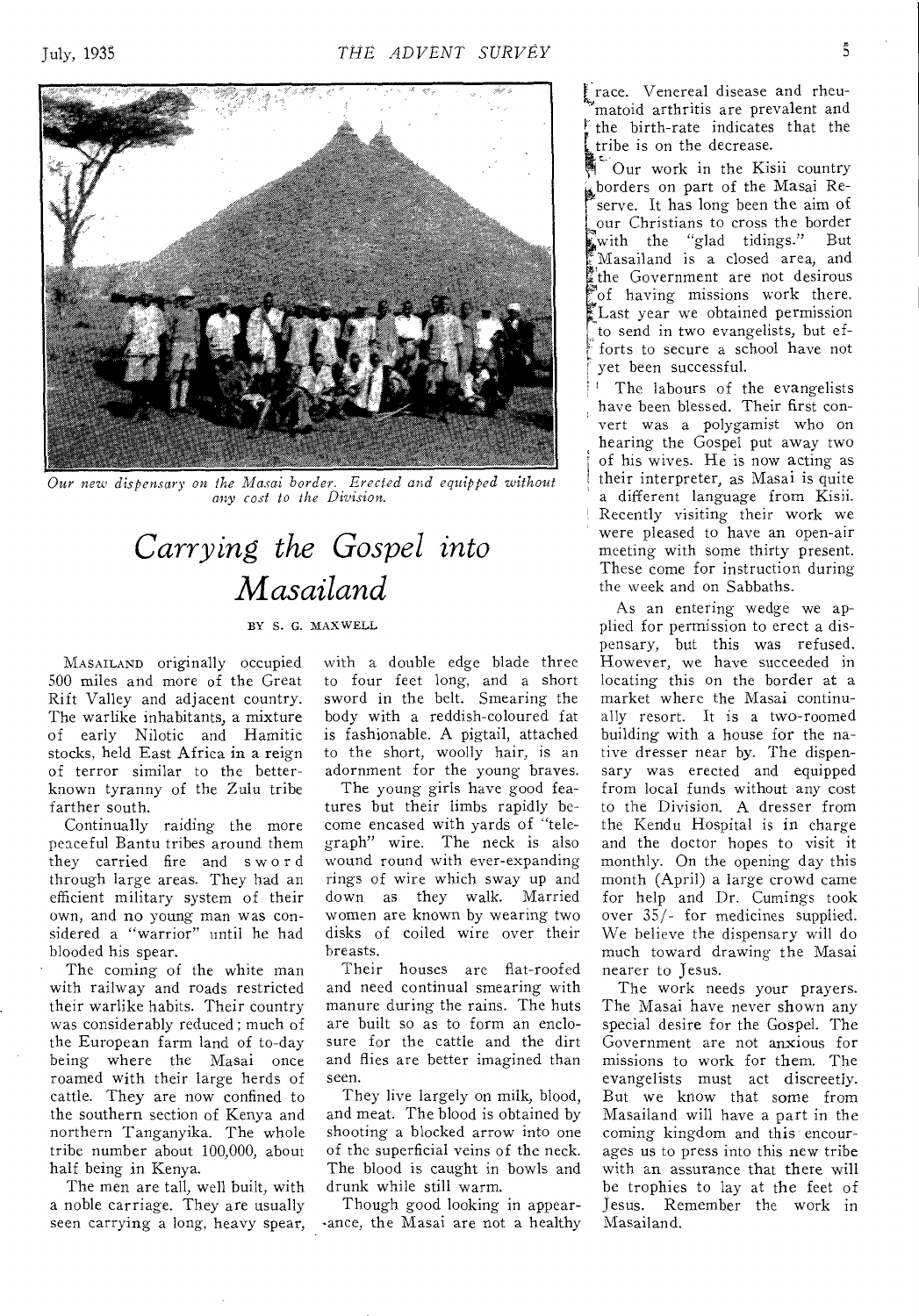### *The Work in Wales*

#### BY G. D. KING

THE Welsh Mission territory, with its population of three and a half million people, has, more than any other part of the British Union, felt the cold blast of the economic blizzard. The wealthy coal fields of the Welsh valleys are dead. The once booming Rhondda Valley has eighty per cent of the population living on relief. Such conditions cannot be described, they have to be seen to be realized. Many of our most earnest members have been unemployed for seven or eight years. In many churches there are scarcely any of the members employed. Naturally the young people move to more favoured districts. The drain of transfers has been a heavy toll upon our gain in membership. However, the Advent message speaks courage and comfort to those in distress, and it is with praise to *God* that we report the progress of the work during recent years.

The Welsh Mission force at present numbers eight workers, two of them ordained ministers. All of us have been giving ourselves to aggressive evangelism. The year 1933 was a banner year in soul winning. During that period forty-six were added by baptism and vote, and the year closed with the largest net gain in membership ever experienced in Wales. It was hoped that 1934 would show a yet greater gain. Calls, however, came for two of our strongest workers to leave for the mission fields of Africa. Brother Murdoch and Brother Fielding left their work in Wales at a time when we felt it was a great sacrifice, but sacrifices must constantly be made at home for the work on the outposts of the cause. The year 1934 closed with forty-two added by baptism and vote.

Our membership in Wales now numbers about 450, eighty isolated members and the rest in eighteen<br>churches and companies. Our churches and companies. members have rallied to the call of evangelism most loyally and left the conference workers free for public work. We have a dozen lay brethren who are giving time on Sundays and Sabbaths to the "preaching of the Word" and their efforts are greatly appreciated.

In spite of difficulty and trial our people in Wales regard the tithe as "holy unto the Lord," and their faithfulness is an example. The Harvest Ingathering total last year passed all our expectations; the goal of £800 appeared a tremendously heavy load, but to our amazement the final total reached was well over £900, a figure we would have considered impossible had it been suggested at the beginning of the campaign; it is the highest ever reached in the Mission.

During the past year two new churches have been organized, one at Hereford, and the other at Barry. In the latter place a splendid church building has been secured and is now free of debt.

The prospects of a good harvest of souls during 1935 appear bright.

Brother W. J. Cannon, a son of Wales, has been conducting a campaign in Port Talbot, a city of 30,000, *against* considerable opposition. Brother F. Edwards, who came to us from the Gold Coast, has taken up the work at Shrewsbury. In North Wales, where religious prejudice runs very high, Brother R. T. Bolton baptized eleven souls last year. It has been my privilege to conduct meetings in Newport, a city of 80,000. Our work is well known there, and from the start of the campaign our meetings were known as Adventist meetings. There is every reason to expect a good harvest. After presenting the Sabbath the attendance numbers about 250 on Sunday evening, and a good number are attending the Sabbath service. In some districts our workers are welcome speakers at the meetings of various churches.

We ask an interest in your prayers for our work in Wales. Our members and workers in Wales constantly remember the family throughout the Division territory.

### *Newbold College Graduation May 3 to 5, 1935*

#### BY A. J. RAITT

There is reason for rejoicing in the

family of the Lord, For alleluias loud and long and glad.

To the soldiers of the Master comes the soul-reviving word,

We have fourteen warriors more to the fighting corps to add;

- Eager for the battle-front and trustin their God.
- For every grace and need to be supplied,
- They have counted out the cost and with winged sandals shod,
- Speed forth to carry help to souls denied.

NEWBOLD MISSIONARY COLLEGE is proud to be able to announce to the SURVEY readers that fourteen of its students have completed their course and are now ready to enter the field. The final days of their stay in college are worth recording.

Three things combined to make the graduation exercises held from Friday, May 3rd, to Sunday, May 5th, an outstanding success. They

were the class, the visitors, and the weather. Of the first I will record but one remark made by a distinguished visitor after the graduation service on the Sunday afternoon. "They are," he said, "the most promising class of *graduates* I have seen for many a year."

The visitors began arriving on the Thursday and others continued coming right up to the time of the Sunday service. Never before has the college housed so many nor the gymnasium been so crowded. There were about 250 present at the Friday evening service and three times that number before the close of the graduation exercises. It was, indeed, a pleasure to welcome so many friends to the college. Their presence was a proof of the interest they have in the training of our youth for the completion of the task.

The weather, unprecedentedly,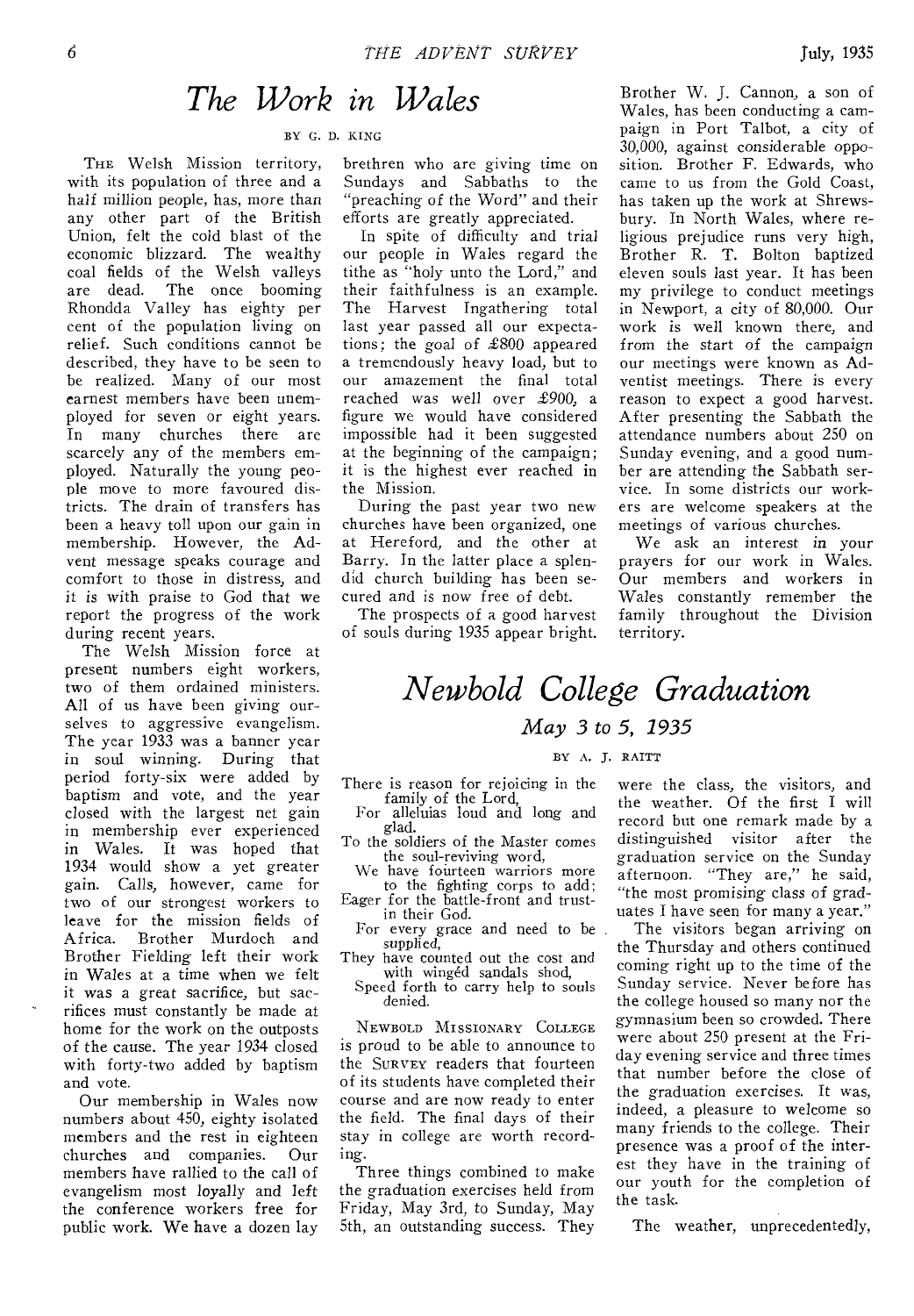was in keeping with the occasion. The radiant sunshine, the blue of the sky, the fresh green of fields and foliage made a delightful picture. Newbold at such a time is an epitome of the beauties of God's creation.

Throughout the exercises the prevailing note was one of consecration. That was inevitable since everything had to be brought into harmony with the class motto, "Lord, here am I," and their aim, "To win souls."

A fitting introduction was afforded by a baptismal service held on the Friday afternoon, at which nine young people united with the remnant church. Pastor Keough welcomed them into the blessings and responsibilities of fellowship.

In the evening a consecration service was conducted by Pastor G. D. King. His message to all present and to the graduates in particular was that of non-conformity with the world. All they had in life was a trust which must be returned to God in payment for the life given on their behalf. The graduates solemnly declared their whole-hearted devotion to the cause of God, giving Him thanks for blessings received directly at His hands and for others bestowed through the medium of loving parents and friends.

Pastor R. A. Anderson's address on the Sabbath morning was indeed inspiring. He emphasized the importance of holiness and of being absolutely certain of one's calling. To be great we must learn to serve; therein lies success. High aspirations are God-given, but only to be attained by those who will dig deep. Intellectual achievements, he said, would yield fruit for eternity only when united with a life of prayer.

Class night was eagerly awaited. That service, better than any other, gives a clue to the real standard of a graduating class, for in it there is opportunity for display or devotion according to the temper of the class. The 1935 class were obviously conscious of the great appeal of a dying world and expressed in poem, speech, and song, their eagerness to bear the good news of salvation. All who were present at the service had the con-

viction that there was a group of young men and women who had heard the voice of God speaking to them and were ready to yield their all to His control.

At four o'clock on Sunday, May 5th, the graduation service began. The platform was occupied by the visiting brethren together with Pastors Murdoch, Keough, and Baird from the college, the graduates, and the choir. Every available part of the hall was packed with eager listeners. Pastor C. V. Anderson from the Division gave the address. His verve and enthusiasm were communicated to his audience as he vividly portrayed the type of worker needed in the field. Responses were made by A. E. Brooks on behalf of the Ministerial Course graduates, Miss B. Cleary for the Bible-workers, and M. Hardinge who graduated from both the Ministerial and Business Course. Their speeches were worthy of the occasion and the calling. Diplomas and certificates were presented by Pastor W. G. C. Murdoch, the principal.

A notable feature of the services was the beautiful music, both choral and orchestral. For this the graduates have to thank Brother Otto Racker. The music was undoubtedly a source of pleasure and inspiration to all and contributed very largely to the success of the week-end arrangements. Only one musical item was rendered by a visitor, whom we hope one day to see a member of the school family, Brother Gordon Hyde. His solo thrilled every heart.

Thus in brief we have outlined the principal events of those memorable days. Surely we must praise God that so many more have completed their college course and are now ready to enter the waiting harvest fields. May God's richest blessing attend them one and all and give them abundant increase as they labour with Him to hasten forward the day when our Lord shall return in triumph.

### *In East and North Poland*

#### BY W. T. BARTLETT

THE conference in East Poland was again held in Pozarki. A temporary enlargement had been made to the church building, but in spite of this a large number had to stand out of doors on Sabbath and be content with what they heard through the open windows. About 600 or 700 were present, not reckoning a hundred children. The attendance was predominantly Russian, and so was the preaching. Brother Eglit was with us from Latvia, and his mother-tongue is Russian, so his help was highly valued. Brother Schwital, the new principal of the Polish school, spoke several times. He comes to us from the school in Czechoslovakia. Twenty-five young people expressed a keen desire to attend the Polish school if only they could secure the means. Brother Wasidlow now represents the colporteur work, and there were several volunteers for this arduous service. It is arduous, at least, in East Poland.

Of the people present, about onethird were obliged to walk to the meeting or stay away. They walked. Seventy walked over fifty kilometres, reckoning one way only. For thirteen the. one-way walk meant over 100 kilometres, and three determined souls plodded 200 kilometres. Many of them had to stand up at most of the meetings, and then, tired out and scantily fed, face the long journey<br>home. One man who walked One man who walked seventy kilometres was seventythree years of age. God rewarded His faithful children with a rich blessing at the conference. It is a deep experience to meet with such brethren and sisters, and witness their joy and consecration. One feeble old brother had raised his Harvest Ingathering goal three times over. Another had sold 215 hooks in Big Week. Another had been brutally beaten *by* a policeman because he had left "the true church" and joined the heretics. He was still suffering from the injuries received. When these people hear the stirring words of their beloved leader, Brother Babienco, they respond with all their hearts.